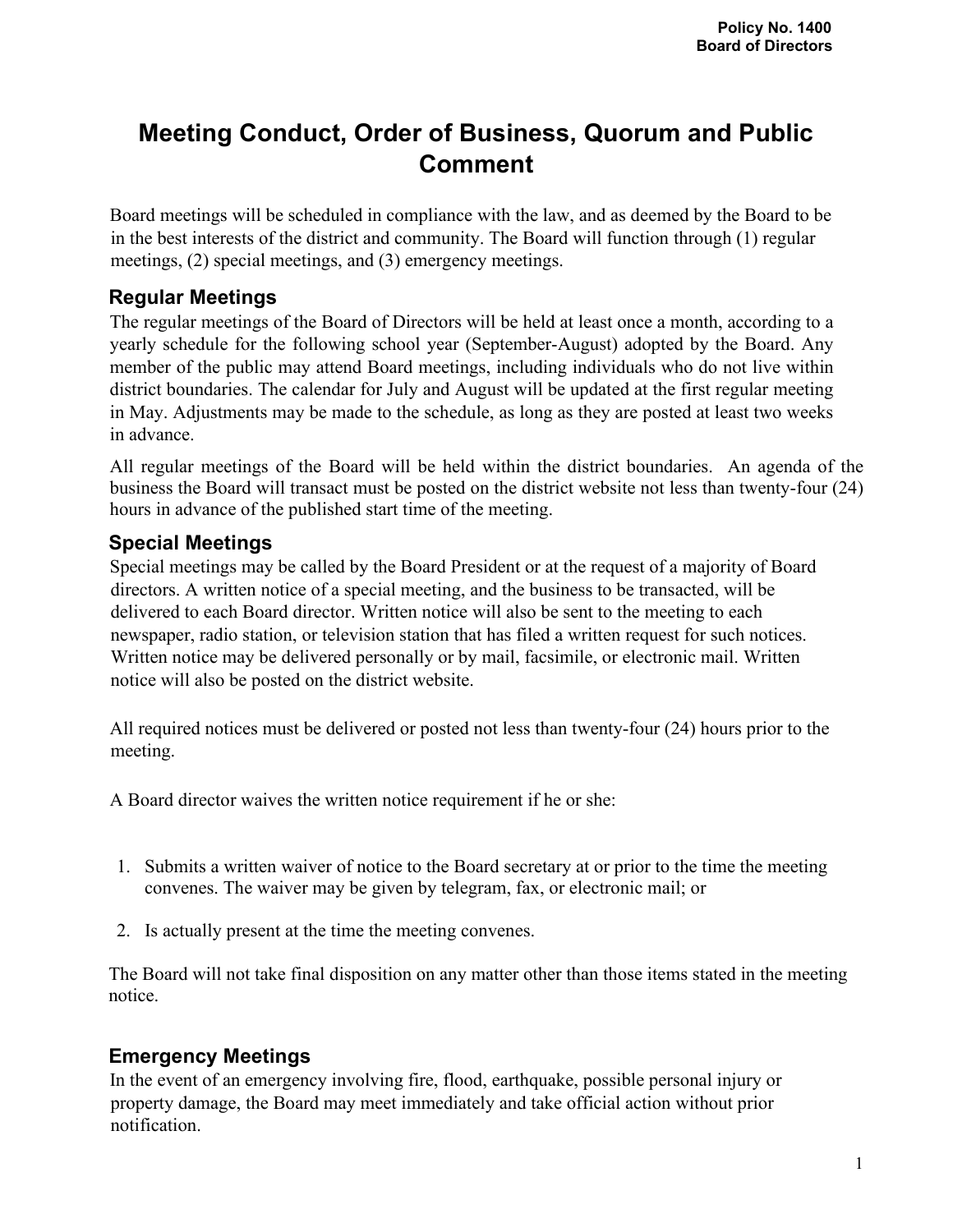## **Public Notice**

Public notice shall be properly given for any special meeting, whenever a regular meeting is adjourned to another time, or when a regular meeting is to be held at a place other than the Wilburton Instructional Service Center.

All public notices of Board meetings should inform persons with disabilities that they may contact the superintendent's office so that arrangements are necessary, they can be made for them to participate in Board meetings.

All meetings will be open to the public with the exception of executive or closed sessions authorized by law. The Board will take final action resulting from executive session discussions during a meeting open to the public as required by law.

## **Board Office**

During the interim between meetings, the office of the superintendent, as Board secretary, will be the office of the Board. The district's public records will be open for inspection in the manner provided by and subject to the limitation of the law.

## **Quorum and Voting**

A quorum consists of the majority of all Board directors. As a school Board with five directors, three Board directors constitute a quorum. A quorum is required for the transaction of business, including voting. Board directors are not required to be physically present to attend a Board meeting. Any or all Board directors may attend a Board meeting and vote via any communication platform that provides simultaneous aural communication with those in attendance. Additionally, any meeting held via a communication platform must: 1) include proper notice with any required passwords or authorization codes; 2) be known and accessible to the public; and 3) accommodate any member of the public who wishes to attend.

The Board will take no action by secret ballot at any meeting required to be open to the public. Generally, the Board votes on motions and resolutions by "voice" vote, unless a Board directors requests to vote by oral roll call, in which case the Board will do so. A motion passes when a majority of those Board directors present and voting vote in favor. However, a majority vote of *all* Board directors is required to elect or select a superintendent or Board officer and the Board must vote on these matters by an oral roll call. The Board will vote by an oral roll call whenever required by law.

### **Meeting Conduct and Order of Business**

The Board will conduct all Board meetings in a civil, orderly, and business-like manner. The Board uses *Roberts Rules of Order (Revised)* as a guide, except when Board bylaws or policies supersede such rules.

The Board will use the agenda to establish its regular order of business. However, either the superintendent or a Board director may request additions or changes to the prepared agenda, and the Board may adopt a revised agenda or order of business by a majority vote of the Board director present. At a special meeting, the Board may take final action only on that business contained in the notice of the special meeting.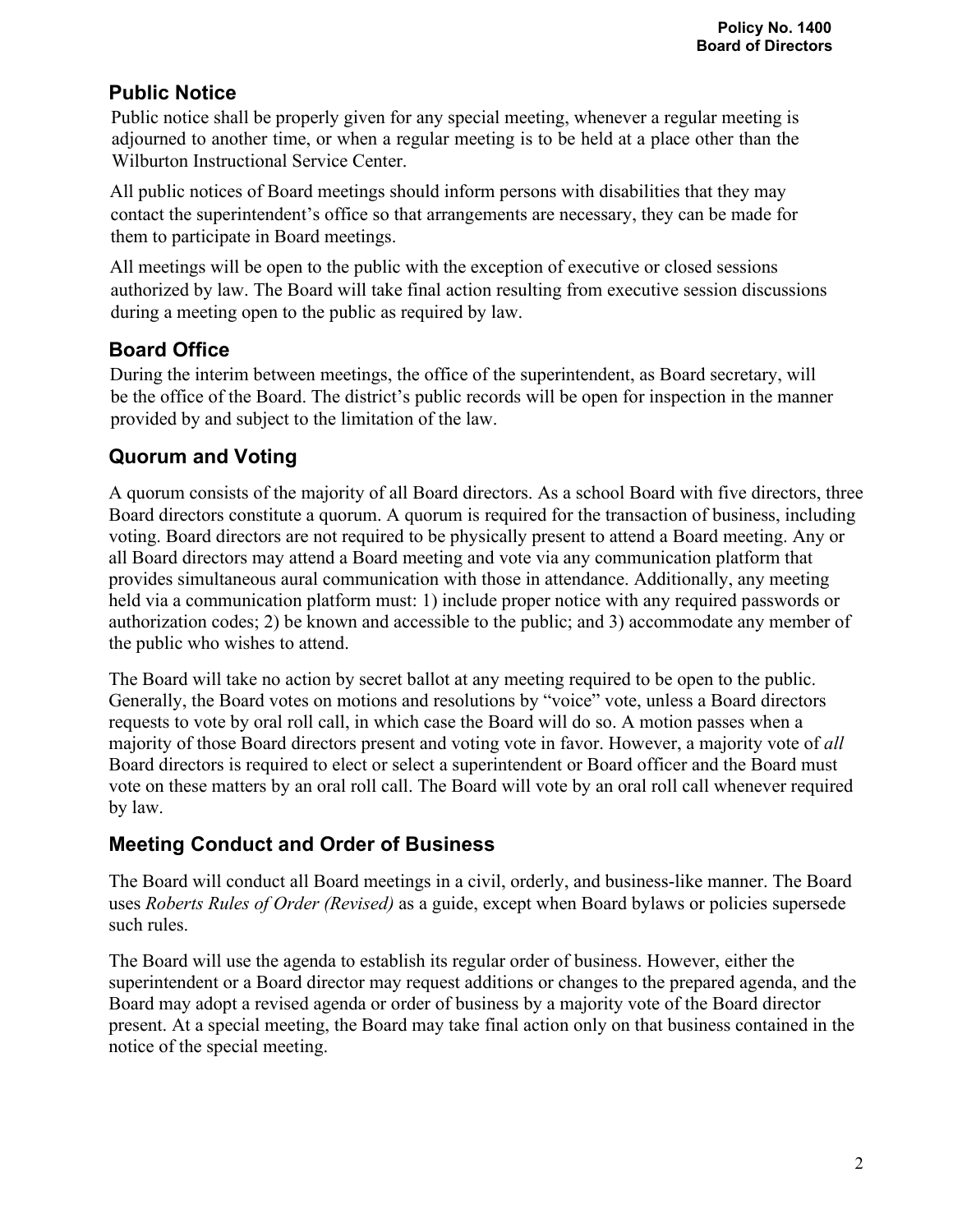### **Meeting Recess and Continuation**

The Board may recess a regular, special, or previously recessed meeting to a specific future time. Notice of such a recess and continuation must be posted at or near the door of the meeting room. If the meeting is recessed to another day, the meeting notice and location will be posted on the district website. Notification to the press is not required.

## **Public Comment**

Any member of the public may attend Board meetings, including individuals who do not live within district boundaries. The Board will not require people to sign in, complete questionnaires, or establish other conditions for attendance.

The Board recognizes the value of public comment on educational issues and the importance of involving members of the public in its meetings. In order to permit fair and orderly expression of public comment, the Board will provide a period during the meeting in which visitors may address the Board on any topic within the scope of the Board's responsibility. The Board may structure the public comment period, including determining the total time allotted for public comment and equally apportioning the minutes for each speaker. The Board is not obligated to provide additional public comment time to accommodate everyone in attendance who wishes to speak. Any structure the Board imposes will be content neutral.

The scheduled time at which public comment will occur will be set forth in the posted agenda of each Board meeting. As outlined in 1400P, in the first regular Board meeting of the month, public comment will be scheduled for a time after 5:30 p.m. In instances where there is a second regular Board meeting in the same month, public comment will be scheduled closer to the start of the meeting.

The Board will require those who wish to speak (but not all attendees) to sign in so that the Board has a tally of individuals who wish to speak and can call them forward. When called forward, individuals will identify themselves and proceed to make comments within the time limits established by the Board. In the event that time limits do not allow all interested attendees to speak, the Board President or meeting chair will make their best effort to select a range of speakers.

The Board is not obligated to respond to questions or challenges made during the public comment period and the Board's silence will not signal agreement or endorsement of the speaker's remarks. The Board may control the time, place, and manner of public comment. The Board President, or meeting Chair, may terminate an individual's statement when the allotted time has passed and may interrupt a speaker to require the same standard of civility that the Board imposes on itself. Examples of uncivil comments include comments that:

- Are libelous or slanderous;
- Are an unwarranted invasion of privacy;
- Are obscene or indecent pursuant to the Federal Communications Act or any rule or regulation of the Federal Communications Commission;
- Violate school district policy or procedure related to harassment, intimidation, bullying, or discrimination;
- Incite an unlawful act on school premises or violate a lawful school regulation; or
- Create a material and substantial disruption of the orderly operation of the Board meeting.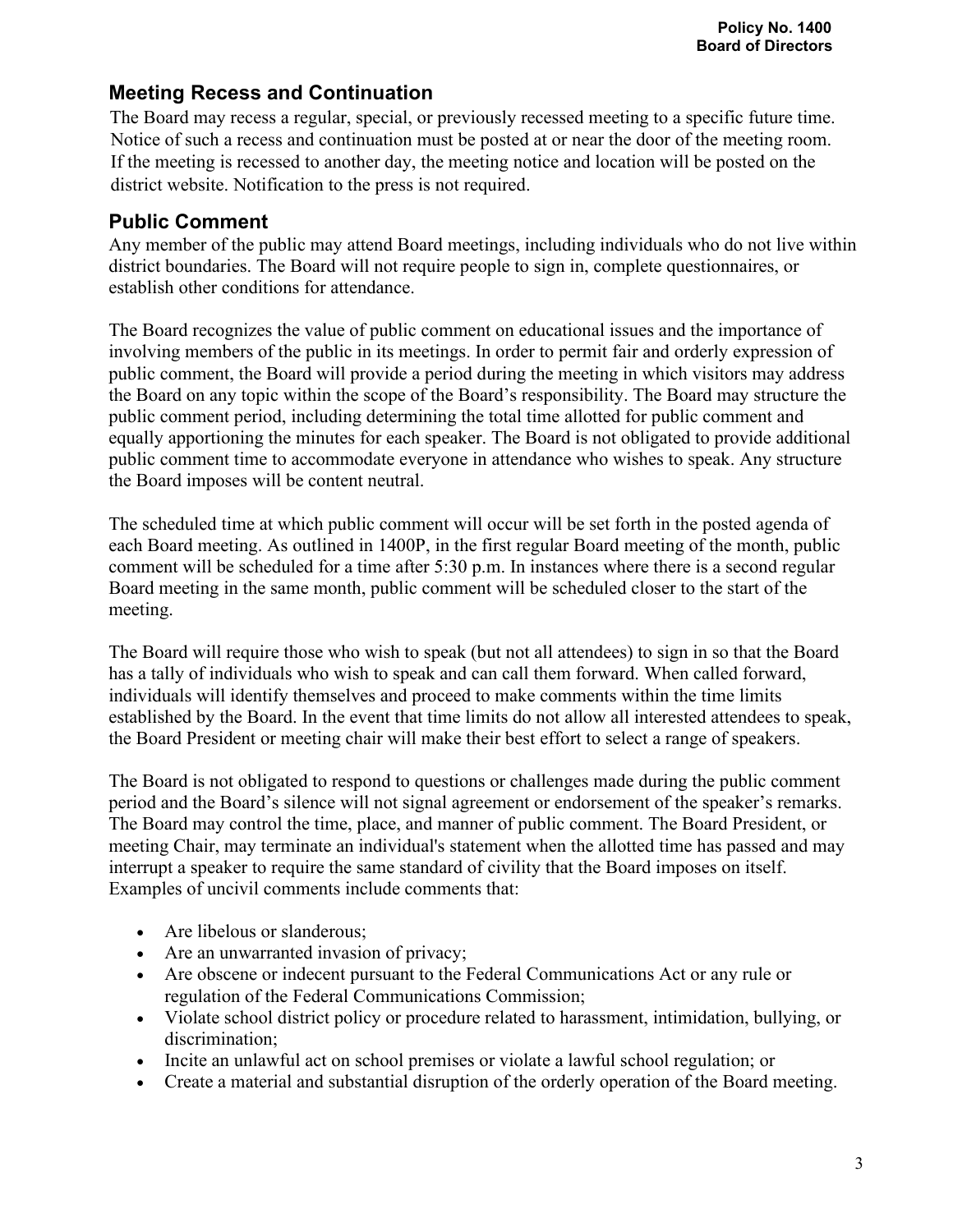The Board as a whole, has the final decision in determining the appropriateness of all such rulings and can maintain order by removing those who are disruptive. The Board recognizes, however, the distinction between uncivil discourse, which it will not tolerate, and comments about the Board, district, and/or staff that are negative yet still civil in nature and will exercise its authority to maintain order in a content neutral manner.

In addition to the public comment period at the beginning of the meeting, the Board may identify the agenda items that require or would benefit from opportunity for public comment and provide those opportunities as part of the meeting agenda before taking final action. Individuals or groups who wish to present to the Board on an agenda item are encouraged to request and schedule such presentations in advance. Opportunity for public comment—both oral and written—is required before the Board adopts or amends a policy that is not expressly or by implication authorized under state or federal law, but which will promote the education of K-12 students, or will promote the effective, efficient, or safe management and operation of the district.

| Cross Reference:  | Board Policy 1220 | Board Officers and Duties of Board<br>Directors                       |
|-------------------|-------------------|-----------------------------------------------------------------------|
|                   | 1410              | <b>Executive or Closed Sessions</b>                                   |
|                   | 1420              | Proposed Agenda and Consent Agenda                                    |
|                   | 1420P             | Proposed Agenda and Consent Agenda<br>(Currently under development)   |
|                   | 1810              | Annual Governance Goals, Objectives,<br>and Board Calendar            |
| Legal References: | RCW 28A.320.15    | School Boards of directors-<br>Powers—Notice of adoption of<br>policy |
|                   | RCW 28A.320.040   | Directors — Bylaws for Board and<br>school government                 |
|                   | RCW 28A.330.020   | Certain Board elections, manner and vote<br>required                  |
|                   | RCW 28A.330.070   | Office of Board — Records available for<br>public inspection          |
|                   | RCW 28A.343.370   | Directors — Vacancies                                                 |
|                   | RCW 28A.343.380   | Directors — Meetings                                                  |
|                   | RCW 28A.343.390   | Directors — Quorum — Failure to<br>attend meetings                    |